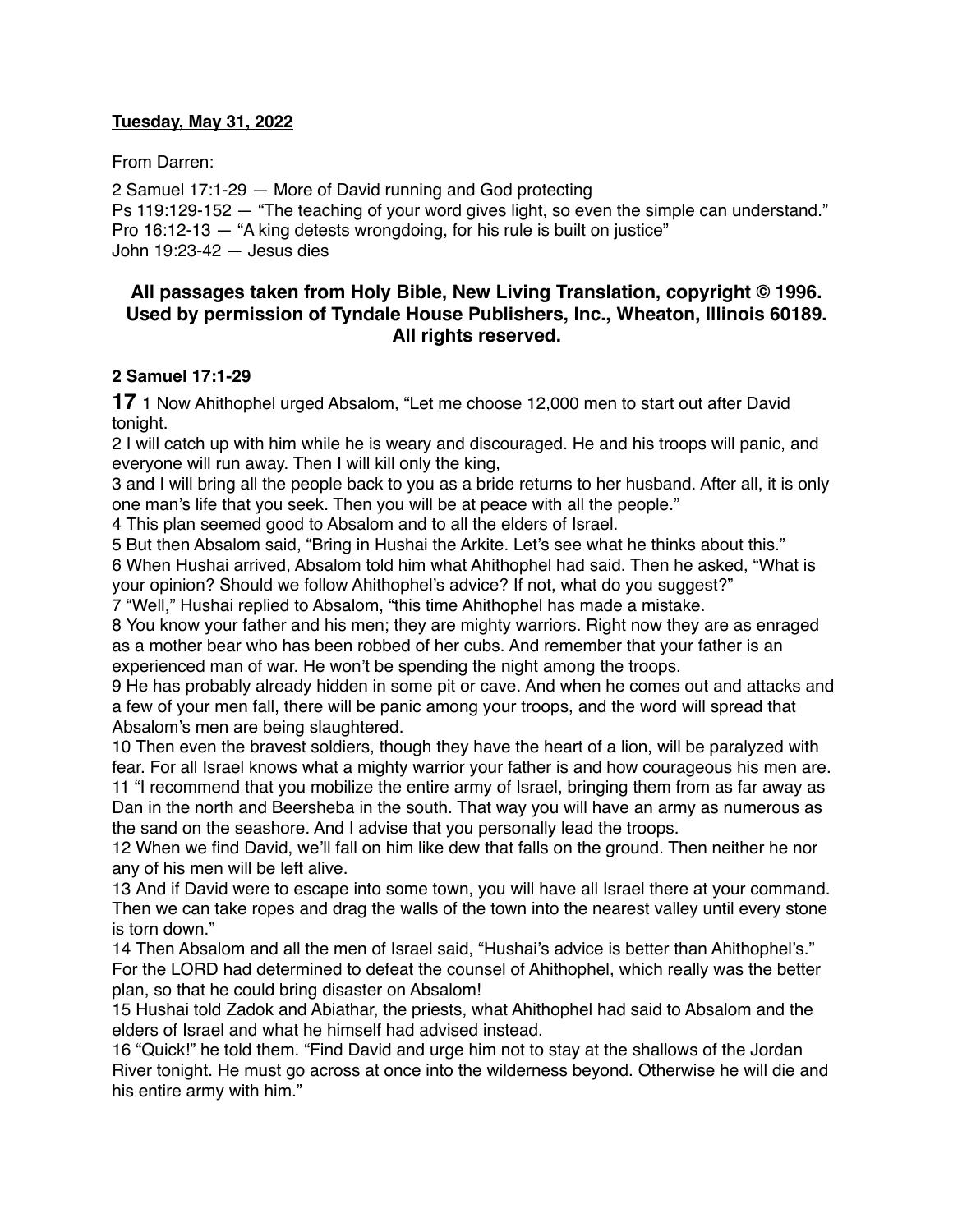17 Jonathan and Ahimaaz had been staying at En-rogel so as not to be seen entering and leaving the city. Arrangements had been made for a servant girl to bring them the message they were to take to King David.

18 But a boy spotted them at En-rogel, and he told Absalom about it. So they quickly escaped to Bahurim, where a man hid them down inside a well in his courtyard.

19 The man's wife put a cloth over the top of the well and scattered grain on it to dry in the sun; so no one suspected they were there.

20 When Absalom's men arrived, they asked her, "Have you seen Ahimaaz and Jonathan?" The woman replied, "They were here, but they crossed over the brook." Absalom's men looked for them without success and returned to Jerusalem.

21 Then the two men crawled out of the well and hurried on to King David. "Quick!" they told him, "cross the Jordan tonight!" And they told him how Ahithophel had advised that he be captured and killed.

22 So David and all the people with him went across the Jordan River during the night, and they were all on the other bank before dawn.

23 When Ahithophel realized that his advice had not been followed, he saddled his donkey, went to his hometown, set his affairs in order, and hanged himself. He died there and was buried in the family tomb.

24 David soon arrived at Mahanaim. By now, Absalom had mobilized the entire army of Israel and was leading his troops across the Jordan River.

25 Absalom had appointed Amasa as commander of his army, replacing Joab, who had been commander under David. (Amasa was Joab's cousin. His father was Jether, an Ishmaelite. His mother, Abigail daughter of Nahash, was the sister of Joab's mother, Zeruiah.) 26 Absalom and the Israelite army set up camp in the land of Gilead.

27 When David arrived at Mahanaim, he was warmly greeted by Shobi son of Nahash, who

came from Rabbah of the Ammonites, and by Makir son of Ammiel from Lo-debar, and by Barzillai of Gilead from Rogelim.

28 They brought sleeping mats, cooking pots, serving bowls, wheat and barley, flour and roasted grain, beans, lentils,

29 honey, butter, sheep, goats, and cheese for David and those who were with him. For they said, "You must all be very hungry and tired and thirsty after your long march through the wilderness."

# **Psalm 119:129-152**

**119** 129 Your laws are wonderful. No wonder I obey them!

130 The teaching of your word gives light, so even the simple can understand.

131 I pant with expectation, longing for your commands.

132 Come and show me your mercy, as you do for all who love your name.

133 Guide my steps by your word, so I will not be overcome by evil.

134 Ransom me from the oppression of evil people; then I can obey your commandments. 135 Look upon me with love; teach me your decrees.

136 Rivers of tears gush from my eyes because people disobey your instructions.

137 O LORD, you are righteous, and your regulations are fair.

138 Your laws are perfect and completely trustworthy.

139 I am overwhelmed with indignation, for my enemies have disregarded your words.

140 Your promises have been thoroughly tested; that is why I love them so much.

141 I am insignificant and despised, but I don't forget your commandments.

142 Your justice is eternal, and your instructions are perfectly true.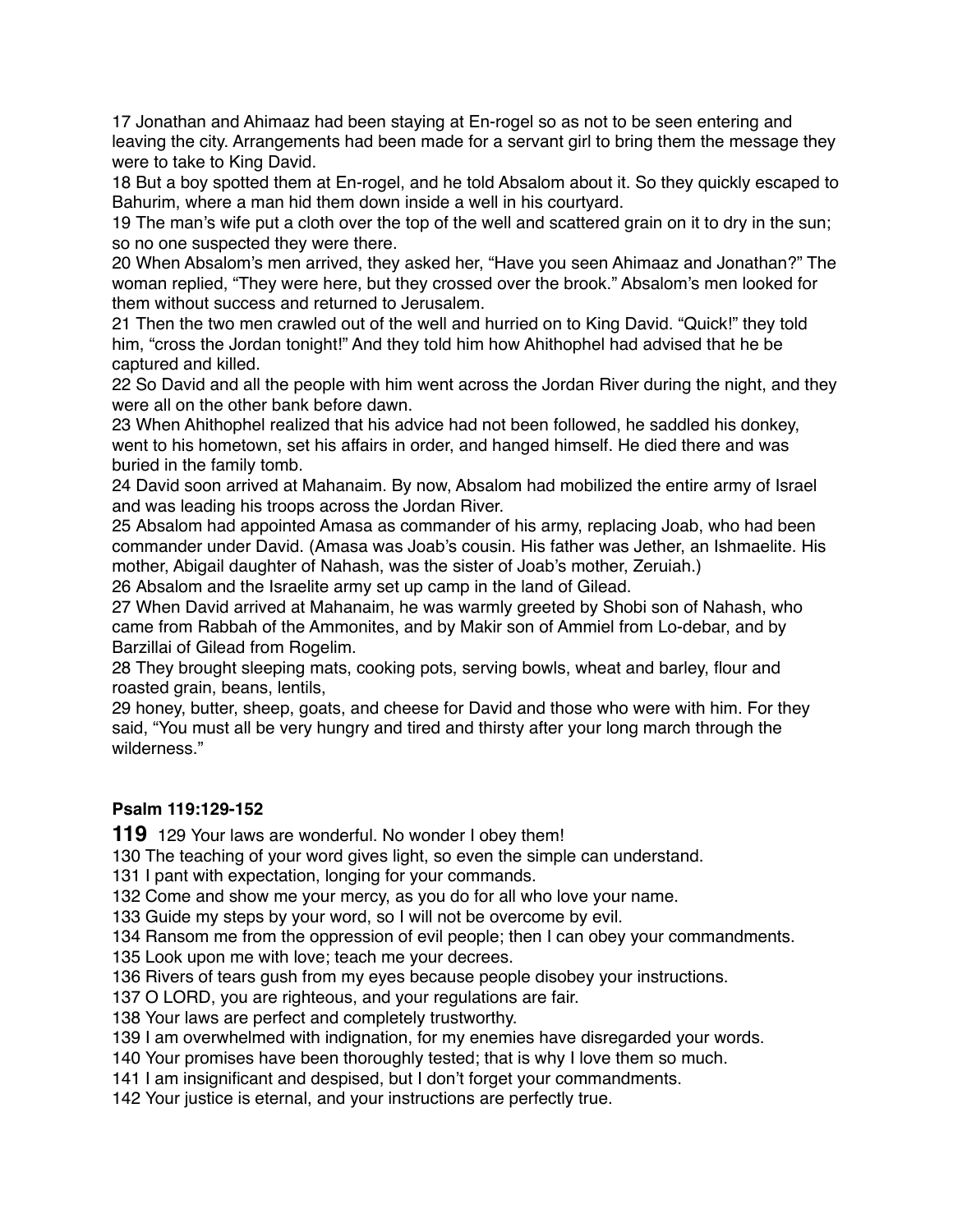As pressure and stress bear down on me, I find joy in your commands.

Your laws are always right; help me to understand them so I may live.

I pray with all my heart; answer me, LORD ! I will obey your decrees.

I cry out to you; rescue me, that I may obey your laws.

I rise early, before the sun is up; I cry out for help and put my hope in your words.

I stay awake through the night, thinking about your promise.

In your faithful love, O LORD, hear my cry; let me be revived by following your regulations.

Lawless people are coming to attack me; they live far from your instructions.

But you are near, O LORD, and all your commands are true.

I have known from my earliest days that your laws will last forever.

### **Proverbs 16:12-13**

12 A king detests wrongdoing, for his rule is built on justice.

The king is pleased with words from righteous lips; he loves those who speak honestly.

### **John 19:23-42**

23 When the soldiers had crucified Jesus, they divided his clothes among the four of them. They also took his robe, but it was seamless, woven in one piece from top to bottom.

 So they said, "Rather than tearing it apart, let's throw dice for it." This fulfilled the Scripture that says, "They divided my garments among themselves and threw dice for my clothing." So that is what they did.

 Standing near the cross were Jesus' mother, and his mother's sister, Mary (the wife of Clopas), and Mary Magdalene.

 When Jesus saw his mother standing there beside the disciple he loved, he said to her, "Dear woman, here is your son."

 And he said to this disciple, "Here is your mother." And from then on this disciple took her into his home.

 Jesus knew that his mission was now finished, and to fulfill Scripture he said, "I am thirsty." A jar of sour wine was sitting there, so they soaked a sponge in it, put it on a hyssop branch, and held it up to his lips.

 When Jesus had tasted it, he said, "It is finished!" Then he bowed his head and released his spirit.

 It was the day of preparation, and the Jewish leaders didn't want the bodies hanging there the next day, which was the Sabbath (and a very special Sabbath, because it was the

Passover). So they asked Pilate to hasten their deaths by ordering that their legs be broken. Then their bodies could be taken down.

So the soldiers came and broke the legs of the two men crucified with Jesus.

 But when they came to Jesus, they saw that he was already dead, so they didn't break his legs.

 One of the soldiers, however, pierced his side with a spear, and immediately blood and water flowed out.

 (This report is from an eyewitness giving an accurate account. He speaks the truth so that you also may continue to believe. )

 These things happened in fulfillment of the Scriptures that say, "Not one of his bones will be broken,"

and "They will look on the one they pierced."